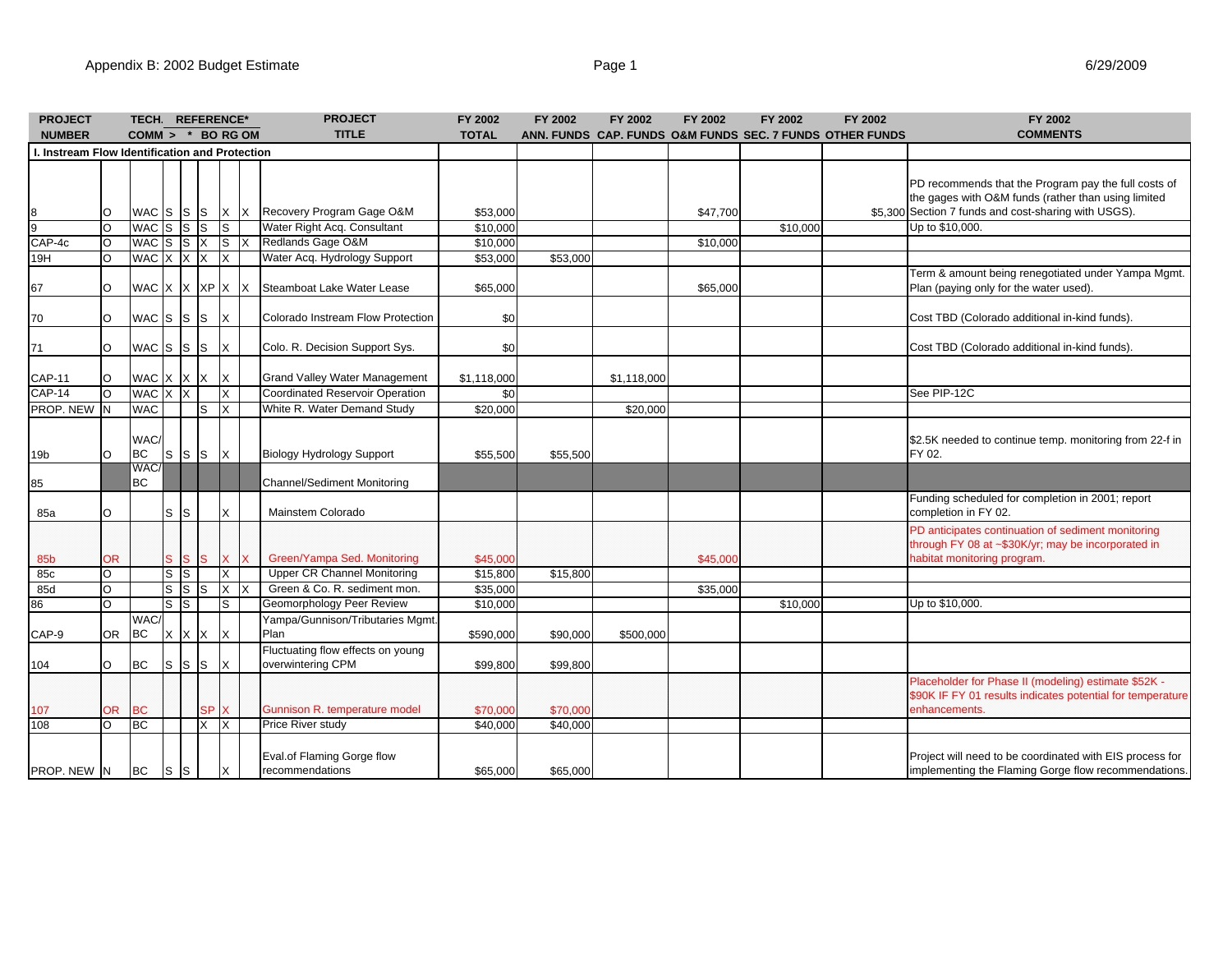CAP-18/19

 $O$  BC

106 O BC S S S

110 **O** BC X X XP X

 $CAP-31$  O BC S S XP

Highline screening O&M

Northern pike exclusion

Evaluate warmwater sportfish

removal

assessment

Middle Green River northern pike

Nonnative stocking regs. eval. \$36,300 \$36,300

Lower Yampa catfish removal  $$101,800$  \$101,800

escapement from Starvation  $$40,000$  \$40,000

Elkhead screen **6250,000** \$250,000 \$250,000 \$250,000

 $CAP-20$  O BC  $X$  X

**NEW NEW BC** 

109 O BC

PROP. NEW NEW BC

| <b>PROJECT</b>                                   |            | TECH. REFERENCE*  |                   |                     |     |    |               | <b>PROJECT</b>                                          | FY 2002      | FY 2002  | FY 2002     | FY 2002  | FY 2002 | FY 2002                                                  | FY 2002                                                           |
|--------------------------------------------------|------------|-------------------|-------------------|---------------------|-----|----|---------------|---------------------------------------------------------|--------------|----------|-------------|----------|---------|----------------------------------------------------------|-------------------------------------------------------------------|
| <b>NUMBER</b>                                    |            | $COMM > * BORGOM$ |                   |                     |     |    |               | <b>TITLE</b>                                            | <b>TOTAL</b> |          |             |          |         | ANN, FUNDS CAP, FUNDS O&M FUNDS SEC, 7 FUNDS OTHER FUNDS | <b>COMMENTS</b>                                                   |
| II. Habitat Restoration                          |            |                   |                   |                     |     |    |               |                                                         |              |          |             |          |         |                                                          |                                                                   |
| CAP-4b                                           |            | <b>BC</b>         |                   | $X$ $X$ $X$ $X$ $X$ |     |    |               | Redlands Fish Passage Oper.                             | \$24,000     |          |             | \$24,000 |         |                                                          |                                                                   |
| CAP-5                                            | lO.        | <b>BC</b>         |                   | X X X X             |     |    |               | Price-Stubb Fish Passage                                | \$770,000    |          | \$770,000   |          |         |                                                          |                                                                   |
| CAP-23                                           |            | BC                |                   | X X X X             |     |    |               | <b>Grand Valley Project Fish Passage</b>                | \$2,980,000  |          | \$2,980,000 |          |         |                                                          |                                                                   |
| <b>CAP-28</b>                                    | lo         | BC                | $\times$ $\times$ |                     |     | IX |               | Tusher screen                                           | \$1,630,000  |          | \$1,630,000 |          |         |                                                          |                                                                   |
| $CAP-29$                                         | lO.        | <b>BC</b>         |                   | X X X X             |     |    |               | <b>GVIC fish screens</b>                                | \$1,650,000  |          | \$1,650,000 |          |         |                                                          |                                                                   |
| PROP. NEW NEW BC                                 |            |                   |                   | $X$ $X$ $X$ $X$     |     |    |               | Eval. Pikeminnow entrainment in<br>diversion structures | \$40,000     | \$40,000 |             |          |         |                                                          |                                                                   |
| 75                                               |            | BC                |                   |                     |     |    |               | <b>Floodplain Protection</b>                            |              |          |             |          |         |                                                          |                                                                   |
| CAP-6                                            | <b>OR</b>  | <b>BC</b>         |                   | X X X X             |     |    |               | Floodplain Restoration Program                          |              |          |             |          |         |                                                          |                                                                   |
| UMB                                              | OR         | BC                |                   | $S$ $S$ $S$ $S$     |     |    |               | Contaminants site screening                             | \$99,000     |          | \$99,000    |          |         |                                                          |                                                                   |
| HYD                                              | OR.        | <b>BC</b>         |                   | ssssss              |     |    |               | Hydrology/geomorphology                                 | \$150,000    |          | \$150,000   |          |         |                                                          |                                                                   |
| OCW                                              | <b>OR</b>  | <b>BC</b>         | $\times$ $\times$ |                     |     |    | Johnson<br>ΙX | Old Charlie Wash, Leota,                                | \$83,700     |          |             | \$83,700 |         |                                                          |                                                                   |
| LAND                                             | OR         | <b>BC</b>         |                   | X X X X             |     |    |               | Land acquisition                                        | \$748,000    |          | \$748,000   |          |         |                                                          |                                                                   |
| <b>EASEMENT OR</b>                               |            | <b>BC</b>         |                   |                     |     |    |               | Easement & weeds mgmt.                                  | \$50,000     |          |             | \$50,000 |         |                                                          |                                                                   |
| <b>UMB</b>                                       | OR         | <b>BC</b>         |                   | X X X X             |     |    |               | Levee removal construction                              | \$394,000    |          | \$394,000   |          |         |                                                          |                                                                   |
| RZ                                               | OR.        | <b>BC</b>         | IS IS             |                     | Is. |    |               | Evaluation of RBS stocked into<br>depressions           | \$15,000     | \$15,000 |             |          |         |                                                          |                                                                   |
| PROP. NEW NEW BC                                 |            |                   |                   |                     |     | X  |               | Stewart Lake management plan                            | \$10,000     | \$10,000 |             |          |         |                                                          |                                                                   |
| III. Reduce Nonnative Fish and Sportfish Impacts |            |                   |                   |                     |     |    |               |                                                         |              |          |             |          |         |                                                          |                                                                   |
| 87b                                              | IО         | <b>BC</b>         |                   | $X$ $X$ $X$ $X$     |     |    |               | Cyprinid removal - Colorado                             | \$20,000     | \$20,000 |             |          |         |                                                          |                                                                   |
| 89                                               | lO         | BC                |                   | X X X X             |     |    |               | Colo.R. Centrarchid Removal                             | \$11,000     | \$11,000 |             |          |         |                                                          |                                                                   |
| 98                                               | <b>IOR</b> | BC                |                   | X X XP X            |     |    | Control       | Yampa River Nonnative Fish                              | \$75,000     | \$75,000 |             |          |         |                                                          | FY01 SOW says FY02 costs unknown, but work likely to<br>continue. |

Colorado River Pond Reclamation | \$352,000 \$251,800 \$251,800 \$100,200

\$50,000 \$50,000

\$40,000 \$40,000

FY01 SOW says FY02 costs TBD (Colorado additional in

kind \$)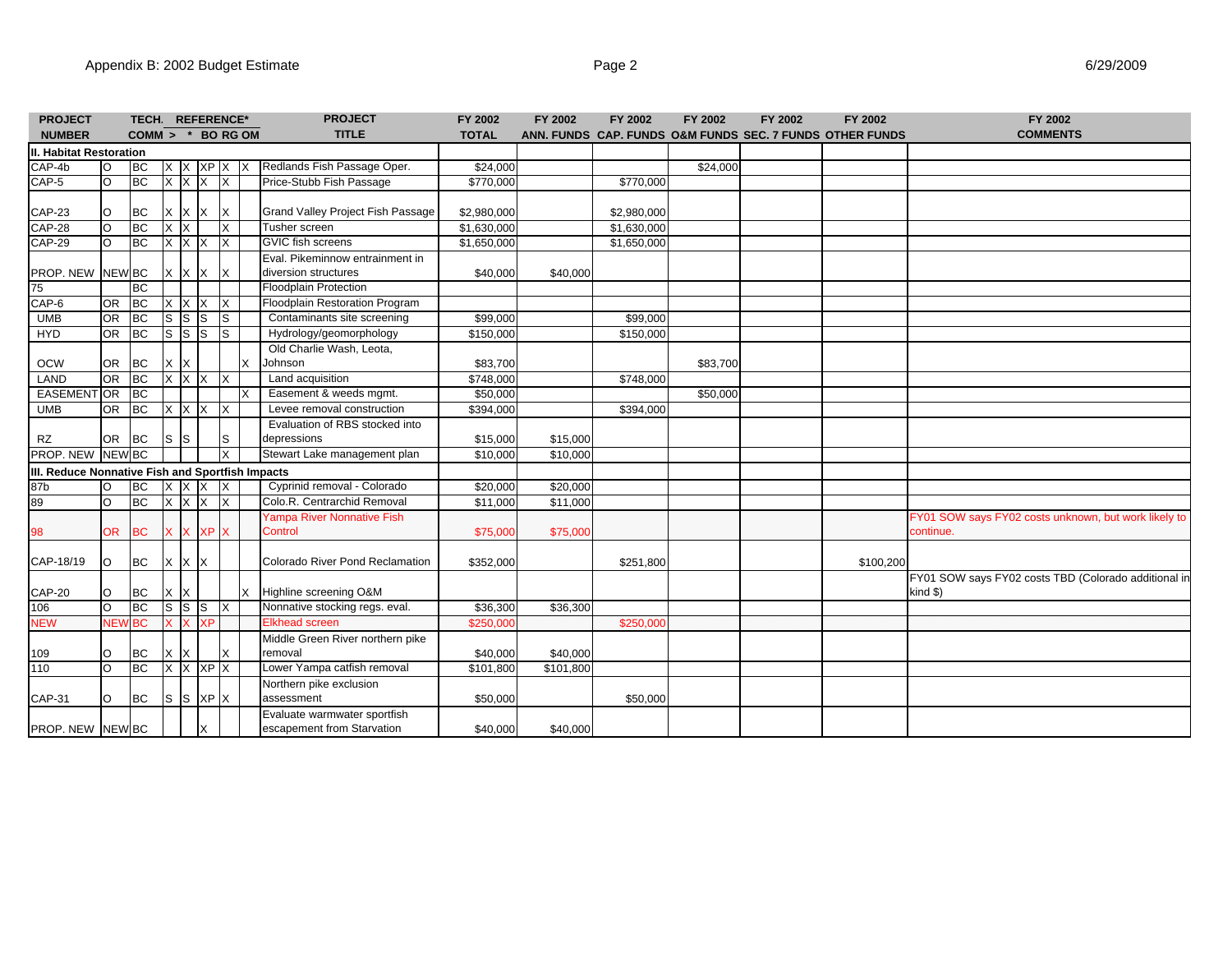| 6/29/2009 |
|-----------|
|-----------|

| <b>PROJECT</b><br><b>NUMBER</b>                 |                    | TECH. REFERENCE*<br>$COMM > * BORGOM$ |                           |                     |                         |    | <b>PROJECT</b><br><b>TITLE</b>        | FY 2002<br><b>TOTAL</b> | FY 2002  | FY 2002   | FY 2002   | FY 2002 | FY 2002<br>ANN. FUNDS CAP. FUNDS O&M FUNDS SEC. 7 FUNDS OTHER FUNDS | FY 2002<br><b>COMMENTS</b>                               |
|-------------------------------------------------|--------------------|---------------------------------------|---------------------------|---------------------|-------------------------|----|---------------------------------------|-------------------------|----------|-----------|-----------|---------|---------------------------------------------------------------------|----------------------------------------------------------|
| IV. Propagation & Genetics Management           |                    |                                       |                           |                     |                         |    |                                       |                         |          |           |           |         |                                                                     |                                                          |
|                                                 |                    |                                       |                           |                     |                         |    | <b>O&amp;M Propagation Facilities</b> |                         |          |           |           |         |                                                                     |                                                          |
|                                                 | O                  | <b>BC</b>                             | X                         | X                   | X X                     |    | <b>Grand Valley</b>                   | \$320,000               |          |           | \$320,000 |         |                                                                     |                                                          |
| 29<br>29a<br>29c                                | O                  | <b>BC</b>                             | $\mathsf{X}$              | $\overline{X}$      | X X                     |    | Wahweap                               | \$176.400               |          |           | \$176,400 |         |                                                                     |                                                          |
| 29d                                             | $\overline{O}$     | <b>BC</b>                             | X                         | X                   | <b>X</b>                | ΙX | Ouray                                 | \$400,000               |          |           | \$400,000 |         |                                                                     |                                                          |
|                                                 |                    |                                       |                           |                     |                         |    | Ouray well-field                      |                         |          |           |           |         |                                                                     |                                                          |
|                                                 | O                  | <b>BC</b>                             | S                         | ls.                 | ls.                     |    | development/repair                    | \$40,000                |          | \$40,000  |           |         |                                                                     |                                                          |
|                                                 |                    |                                       |                           |                     |                         |    |                                       |                         |          |           |           |         |                                                                     | Placeholder to use Colorado's native species hatchery to |
| 29NEW                                           |                    | <b>NEW BC</b>                         |                           | X.                  |                         |    | Colorado native species hatchery      |                         |          |           |           |         |                                                                     | raise endangered fish for Program.                       |
| $CAP-7$                                         |                    | <b>BC</b>                             |                           |                     |                         |    | <b>Expansion of Facilities</b>        | \$263,000               |          | \$263,000 |           |         |                                                                     |                                                          |
| GV                                              | O                  | <b>BC</b>                             | S                         | ls.                 | Is                      |    | Grand Valley growout ponds            |                         |          |           |           |         |                                                                     |                                                          |
| GR                                              | $\overline{O}$     | <b>BC</b>                             | S                         | ls                  | ls.                     |    | Green River growout ponds             |                         |          |           |           |         |                                                                     |                                                          |
| <b>TAGS</b>                                     | O                  | <b>BC</b>                             | S                         |                     | ls                      |    | Coded wire tags, etc.                 |                         |          |           |           |         |                                                                     |                                                          |
| 105                                             | $\circ$            | BC                                    | X                         | X                   | X                       |    | Pikeminnow translocation              | \$13,000                | \$13,000 |           |           |         |                                                                     |                                                          |
| V. Research, Monitoring & Data Management       |                    |                                       |                           |                     |                         |    |                                       |                         |          |           |           |         |                                                                     |                                                          |
| 15                                              | O                  | <b>BC</b>                             | $\mathsf{s}$ $\mathsf{s}$ | <b>I</b> S          | $ s  \times$            |    | Larval Fish Lab Identification        | \$33,400                |          |           | \$33,400  |         |                                                                     |                                                          |
| 16                                              | O                  | <b>BC</b>                             | $S$ $S$ $S$               |                     | s                       |    | Database Management                   | \$53,200                |          |           | \$53,200  |         |                                                                     | To include fall pikeminnow YOY monitoring.               |
| 22<br>22c                                       |                    |                                       |                           |                     |                         |    | <b>Population Monitoring</b>          |                         |          |           |           |         |                                                                     |                                                          |
|                                                 | O                  | BC                                    | $s \mid s$                |                     | lS.                     |    | <b>UDWR CPM monitoring</b>            | \$42,100                |          |           | \$42,100  |         |                                                                     |                                                          |
|                                                 |                    |                                       |                           |                     |                         |    | Yampa, lower Green, & lower Colo.     |                         |          |           |           |         |                                                                     |                                                          |
|                                                 | O                  | BC                                    | s s                       | SP <sub>S</sub>     |                         |    | CPM larval abundance                  | \$91.500                |          |           | \$91.500  |         |                                                                     |                                                          |
| 22f<br>22i<br>22j                               | O                  | <b>BC</b>                             |                           | $S$ $S$ $S$ $P$ $S$ |                         |    | Middle Green R. CPM pop. est.         | \$150,000               |          |           | \$150,000 |         |                                                                     |                                                          |
|                                                 | $\overline{\circ}$ | <b>BC</b>                             | $s \overline{s}$          |                     | S                       |    | Lower Green CPM est.                  | \$130,000               |          |           | \$130,000 |         |                                                                     |                                                          |
| 22k                                             | O                  | <b>BC</b>                             | $s \mid s$                |                     | ls                      |    | HBC pop est in Deso/Grey              | \$70,000                |          |           | \$70,000  |         |                                                                     |                                                          |
|                                                 |                    |                                       |                           |                     |                         |    | Eval. of razorback sucker stocking    |                         |          |           |           |         |                                                                     |                                                          |
| 50                                              | $\circ$            | <b>BC</b>                             | S                         | IX.                 | ls                      |    | (FWS)                                 | \$11,000                | \$11,000 |           |           |         |                                                                     |                                                          |
|                                                 |                    |                                       |                           |                     |                         |    |                                       |                         |          |           |           |         |                                                                     |                                                          |
| PROP. NEW NEW BC                                |                    |                                       | $s \mid s$                |                     | ls                      |    | HBC pop est in Cataract Canyon        | \$80,000                |          |           | \$80,000  |         |                                                                     |                                                          |
| 111                                             |                    | <b>NEW BC</b>                         | <sub>S</sub>              | Ix.                 | IS.                     |    | Monitoring stocked fish               | \$150,000               |          |           | \$150,00  |         |                                                                     | Placeholder                                              |
|                                                 |                    |                                       |                           |                     |                         |    | Survey for larval RBS in Gunnison     |                         |          |           |           |         |                                                                     |                                                          |
| PROP. NEW NEW BC                                |                    |                                       | ls                        | SPS                 |                         |    | IR.                                   | \$45,000                | \$45,000 |           |           |         |                                                                     |                                                          |
| VI. Information, Education & Public Involvement |                    |                                       |                           |                     |                         |    |                                       |                         |          |           |           |         |                                                                     |                                                          |
|                                                 |                    |                                       |                           |                     |                         |    |                                       |                         |          |           |           |         |                                                                     |                                                          |
| 12                                              | O                  | <b>1&amp;E</b>                        | $s \mid s \mid s$         |                     | $\mathsf{S}$            |    | General Information and Education     | \$48,000                | \$48,000 |           |           |         |                                                                     |                                                          |
|                                                 |                    |                                       |                           |                     |                         |    | Yampa Basin Northern Pike             |                         |          |           |           |         |                                                                     |                                                          |
| 12A                                             | $\circ$            | I&E                                   | $s$ $s$ $s$ $s$           |                     |                         |    | Transloc.                             | \$2,000                 | \$2,000  |           |           |         |                                                                     |                                                          |
| 12B                                             | O                  | 18E                                   | $s$ $s$ $s$               |                     | <b>S</b>                |    | <b>Grand Valley projects</b>          | \$30,000                |          | \$30,000  |           |         |                                                                     |                                                          |
| 12C                                             | $\circ$            | 1&E                                   | $X$ $X$                   |                     | <b>X</b>                |    | Coord. Resv. Operations               | \$43,800                |          |           | \$28,800  |         | \$15,000                                                            |                                                          |
| 12E                                             | $\circ$            | I&E                                   | $s \mid s \mid s$         |                     | ls.                     |    | Floodplain restoration program        |                         |          |           |           |         |                                                                     | Funding shown under CAP-6                                |
|                                                 |                    |                                       |                           |                     |                         |    | Pond Reclamation public               |                         |          |           |           |         |                                                                     |                                                          |
| 12F                                             | O                  | I&E                                   | s s s                     |                     | $\mathsf{S}$            |    | involvement                           |                         |          |           |           |         |                                                                     | Funding shown under CAP-18/19                            |
| 12H                                             | O                  | I&E                                   | s s s                     |                     | $\overline{\mathsf{s}}$ |    | Interpretive signs and exhibits       | \$30,000                | \$30,000 |           |           |         |                                                                     |                                                          |
| <b>NEW</b>                                      |                    | NEW I&E                               | $S$ $S$ $S$               |                     | $\overline{\mathsf{s}}$ |    | Interactive basinwide map             | \$20,000                | \$20,000 |           |           |         |                                                                     |                                                          |